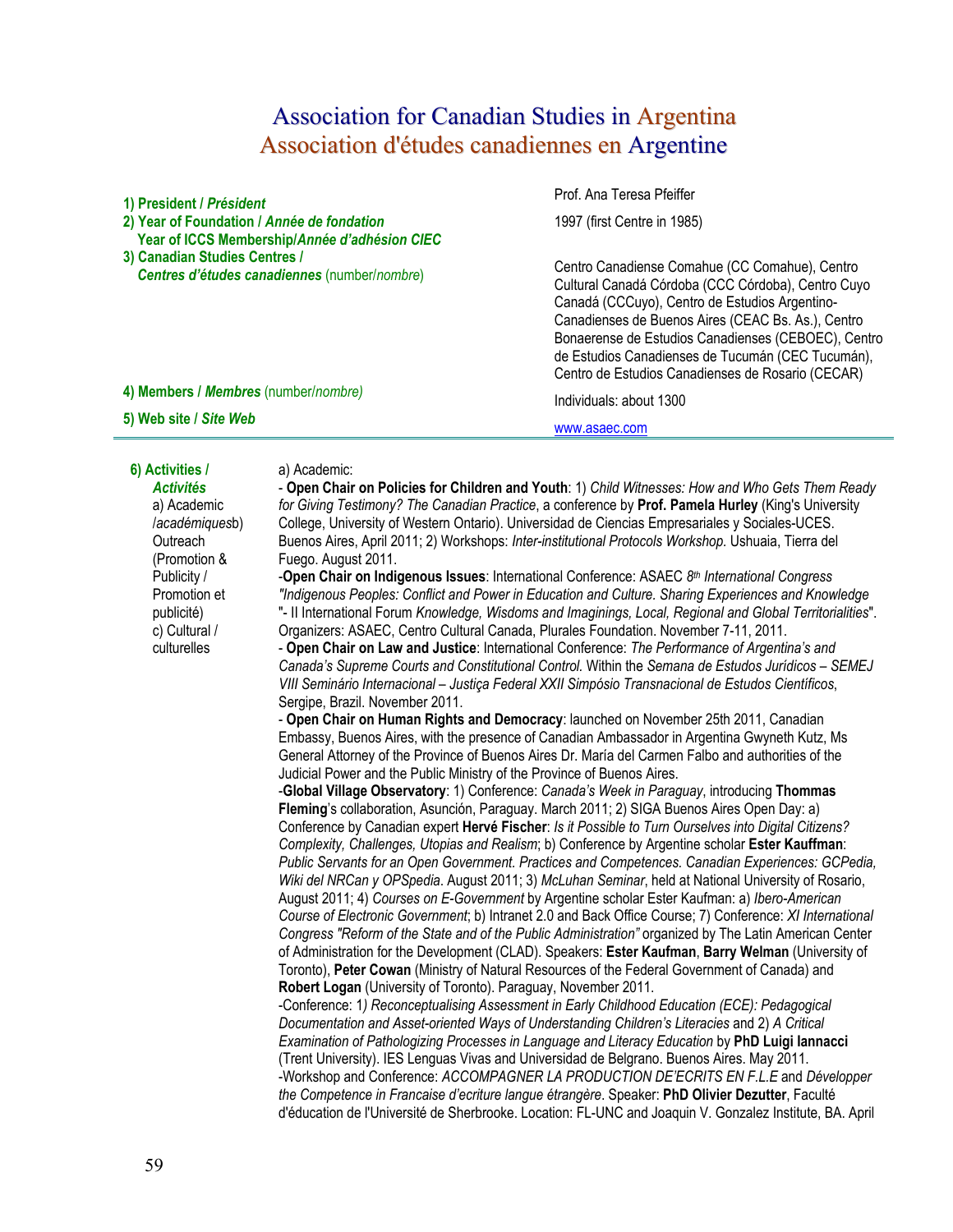11-12, 2011.

-Conference: *Polar Dialogues: Presentation of the Tapestry Collection "Culture on Fabric. Artic Women's Textile Art"* by **Judith Varney Burch**, coordinated by Andrea Juan, Director of National Antarctic Art Projects. Buenos Aires 37th International Book Fair and National University of Comahue. April 2011. -Conference: *The Relation between Oil Prices and Exchange Rates in Agricultural Markets* and *Canadian Agricultural Policy by Canadian* lecturer **Julieta Frank** (University of Manitoba). National University of Comahue (Neuquén). National University of La Plata. May 2011.

 -Conference: *Hybrid Identities and English Language Learning and Professional Development for Teachers of English* by **PhD Bonny Norton** (British Columbia). National University of Cordoba and IES Lenguas Vivas, Buenos Aires. May 2011.

-Seminar: *Epistemological Foundations of Literary Theory: from Russian Formalists to Post-Structuralists* by Canadian Professor **Fernando de Toro** held at Instituto de Formación Docente, City of Lago Puelo (Chubut). May 2011.

-Conference: *International Congress on Hermeneutics. Fifty years of Truth and Method* by **Hans G. Gadamer**, held at Universidad Nacional de Tucumán (UNSTA) and supported by CEC Tucuman, 24 to 26 June 2011.

-Conference: *Anything can Happen in an Open System: Evolution and Second Law*, held at CEC Tucuman. Invited lecturers: **PhD Sewel Granville**, 29 June 2011.

-Seminar: *Music Analysis and Appreciation* by **Martín Kutnowsky**- Provincial School of Music in the City of Neuquén, (Neuquén) August 2011.

-Conference: *Instructional strategies for examining patterns across languages and developing an awareness of multilingualism and cultural diversity* by By **PhD Diane Dagenais** (Simon Fraser University). IES Instituto Lenguas Vivas and University of Belgrano, Buenos Aires. August 2011.

-Seminar: *New Frontiers of Design: Focused on the User, based on Evidence and Outcome-Oriented*, by **Jorge Frascara**, held at the Teatro Argentino of La Plata. Plus presentation of his book *What is Information Design?* September 30, 2011.

-Conference: *Democracy, Public Policy and Cultural Diversity* by **Micheline Millot**'s, held at the Faculty of Juridical and Social Sciences of the UNLP. October 26, 2011.

-Conference: *Comparative studies of amenities migration between Argentina and Canada by Norman McIntyre* (Lakehead University). Comahue and Buenos Aires. October 2011.

-**Global Village Observatory**: 1) Presentation of the project by **Derrick de Kerckhove** at the Argentine-Canadian International Conference on Regional Policies, National University of San Juan, October 2010; 2) Seminar : *Entre Tiempos (Between Times)* by **Hervé Fischer** and **Alejandro Piscitelli**, held at the Centro Cultural General San Martín, Buenos Aires, November 2010.

-Workshop: *Laboratory of Ideas*. Speakers: **Daniel Thomas**, Ph. D., Université du Québec à Abitibi-Témiscaminque, Quebec, Canada. **Andrée Lévesque**: McGill University, Montreal, Canada. Venue: Faculty of Law and Social Sciences, School of Social Work (UNC). Organizers: Centro Cultural Canada, Plurales Foundation. November 2 to 8 2010.

b) Outreach

-Congress: *II Understanding Canada Conference*. Coordination: Emilio Solomon, Technology Coordinator of the Centro Cultural Canada, Cordoba, Argentina. Organizers: Paraguayan Centre for Canadian Studies (CPEC). August 18-20, 2011.

-*ACHECA International Congress*. Participation of Elsa Zareceansky, Vice-President 1º of the CCC Córdoba, attending as its representative and presenting the Short Film Competition organized by the CCC Córdoba. Santiago de Chile, September 28-30, 2011.

-Workshop: *Fellowships in Canada* at the National University of Lomas de Zamora, September 28, 2011. c) Cultural:

-Francophonie Festival: *First Francophone Popular Festival in Buenos Aires "Joined by French"*, Plaza San Martín, Buenos Aires, March 20, 2012.

-Concert: Shadows and Lights by **Paule-Andrée Cassidy**, Plaza San Martín, Buenos Aires, March 20, 2012.

-Dramaturgy Workshop: *"L' Improvisatrice"* by **Julie Vincent**, Casa de Letras, Buenos Aires, from February 29 to March 5, 2012.

-International Seminar: *Julio Cortázar and Georges Perec*, held at Auditorium of Academia del Sur and Alianza Francesa, Buenos Aires, March 20, 21, 22, 2012.

- Art Festival : Native and Foreign by Canadianists residing in Patagonia : Paola Ferrer and Graciela Altieri from Museo Nacional de Bellas Artes in the City of Neuquén, among others (Río Negro). Held in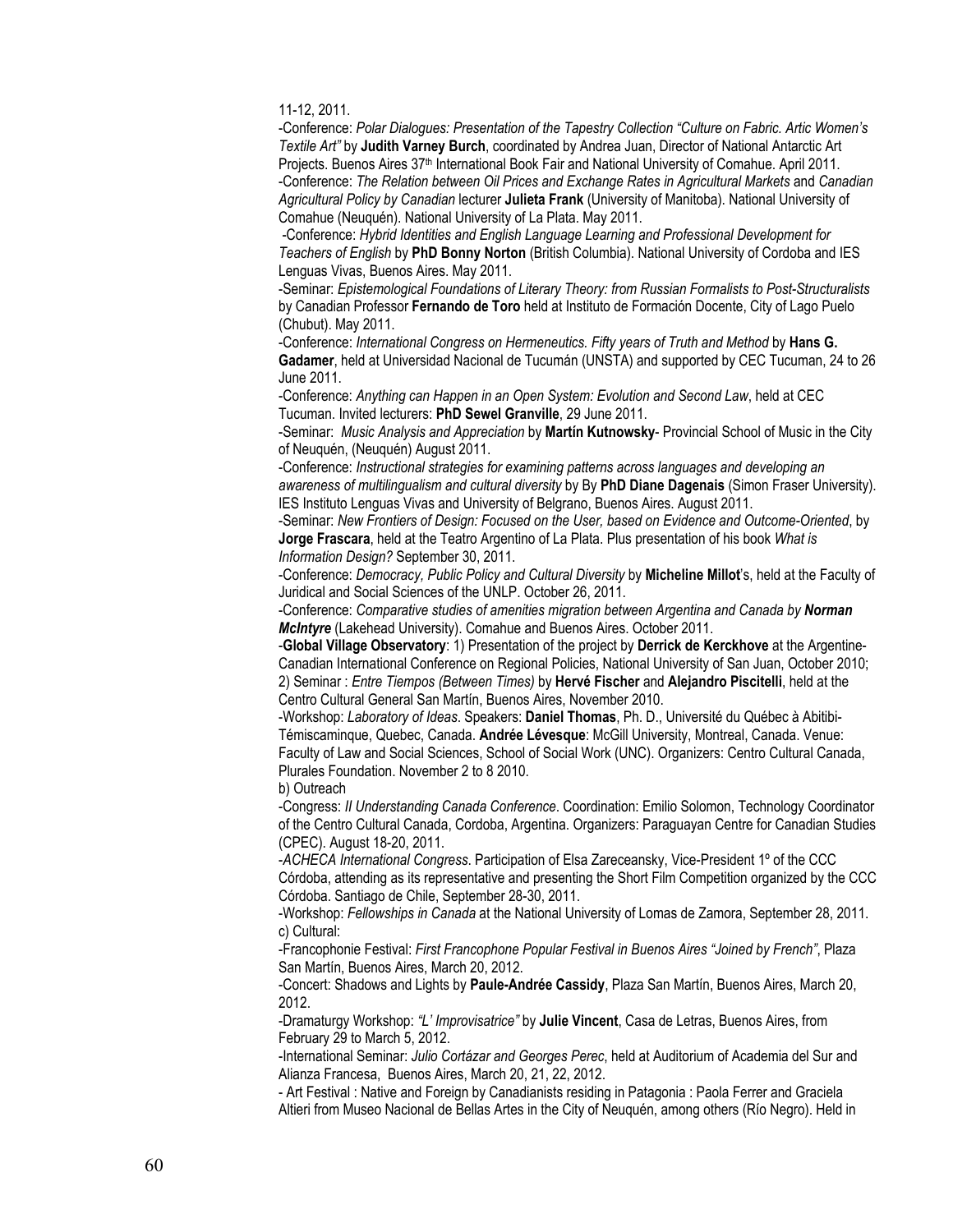Parque Nacional Los Alerces. (Chubut). March 16 to 21, 2011. -Photo Exhibition: *A Shared Glance at Quebec* by photographers **François-Régis Fournier** (Canada) **and Sergio Reyna** (Argentina). Buenos Aires. March 2011. -Workshop: *Life-Time Stories* by **Marc Laberge**, Director of Quebec's Intercultural Storytelling Festival. Casa de Letras. Buenos Aires. April 2011. -Conference: *The English-Quebecoise Migrant Novel* by **Martine Emmanuelle Lapointe** (University of Montreal). Buenos Aires 37th International Book Fair. April 2011. -Concert: *Francophone Songs* by Paule-Andrée Cassidy and Steve Normandin, who performed within the framework of Buenos Aires Book Capital. Alliance Franceaise. Buenos Aires. August 2011. -Literary Festival: Quebec's Book Week within the framework of Buenos Aires, World Book Capital: several activities introducing Quebec's literature in buenos Aires. Key Canadian guests: **Gaston Bellemare, France Mongeau, Jean-Marc Desgent and Daniel Lessard, Gilles Pellerin, Perrine Leblanc** and **David Dorais**: http://www.rdfaenligne.com/2011/09/la-semaine-du-livre-du-quebec-abuenos-aires/ August 2011. -Radio Show: Introducing **Gilles Pellerin'**s work as editor, writer and professor, by journalist Magdalena Arnoux for Radiodifusión Argentina al Exterior (Radio Diffusion Argentina Abroad). Within the framework of Buenos Aires World Book Capital. August 2011. -Film Festival: *The Banff Mountain Film Festival*, sponsored by CEAC Buenos Aires. September 2011. -Conference and Round Table: *Nicole Brossard and Canadian Literature Today* and *Writing at Two Latitudes* by **Nicole Brossard**, Faculty of Humanities (National University of La Plata) and Casa de Letras (Buenos Aires), September 19, 2011. -Festival: 10º International Film Festival "Nueva Mirada" [New Vision] For Childhood and Youth. Buenos Aires. September 2011. -Conference: *Feminist Activism in Social Movements. Quebec's Case*. Speaker: **Andrée Lévesque**, McGill University, Montreal, Canada. Organizers: Centro Cultural Canada, Plurales Foundation, Secretary of Science and Technology-UNC. November 2-8, 2010. **7)Publications**  -ASAEC's North-South Collection: *What McLuhan Did Not Predict*. Including up to 14 articles by Canadianists from Argentina, Brazil and Canada. Prologue by **Derrick De Kerckhove** and Epilogue by **Hervé Fischer**. This book is to be published by September 2012. -ASAEC's Annual Magazine: *Revista Argentina de Estudios Canadienses-RAEC*, Issue Nº 5 (printing to be completed by May 2012). -ASAEC's Annual Magazine: *Revista Argentina de Estudios Canadienses-RAEC*, Issue Nº 6 (call for papers closing on May 30, 2012). -Book: *Jornadas Argentino Canadienses de Políticas Regionales* by **Alberto Gago**, Director of the Center for Canadian Studies in Cuyo. To be published by April 2012. -Book: *McLuhan en Rosario,* collection of articles by several authors. Center for Canadian Studies in Rosario. To be published by March 2012*.* -Book: *A qualitative and quantitative comparative study between the Supreme Court of Justice of Argentina and Canada through the judicial review performance* by **Jorge Bercholc**, current director of ASAEC's Open Chair in Law and Justice. To be published by September 2012. -Book: Educational Alternatives: Canadian Perspectives by **Marta Pini**, scholar from CEAC Buenos Aires. To be published by July 2012. -Book: Publication of the translation into Spanish of the anthology of stories "Québec, des écrivains dans la ville" by Translators **Adriana Ramponi**, **Susana Gurovich** (ex-scholars), Editorial Guadalquivir, PROEME, Argentina, April 2011. -Book: *What's up Canada?, (Qué onda Canadá) Canadian stories translated into Spanish*, organized by CCC Córdoba. Coordinators: Guillermo Badenes, Josefina Coisson. Publisher: Editorial Comunicarte. ISBN: 978-987-602-196-8. November 2011. -Electronic Journal N° 30: *Global Village*. Thematic activities of the Global Village: www.centrocanadacordoba.org -*ASAEC's 8th International Conference CD* (including papers, abstracts and presentations rendered at ASAEC's 8th International Conference) ISBN 978-987-27545-0-1. -ASAEC's Annual Newsletter *Actualidades*: Boletín de la Asociación Argentina de Estudios Canadienses, Año IX, Issue Nº 9 *Celebrating Diversity*, December 2011. See : http://www.asaec.com/publicaciones.php -ASAEC's Annual Magazine: *Revista Argentina de Estudios Canadienses-RAEC*, Issue Nº 4. ISSN: 1851- 4448. See Digital Version : http://www.asaec.com/uploads/819120702raec3.pdf

(Books, journals, proceedings, etc./livres, revues, actes, etc.)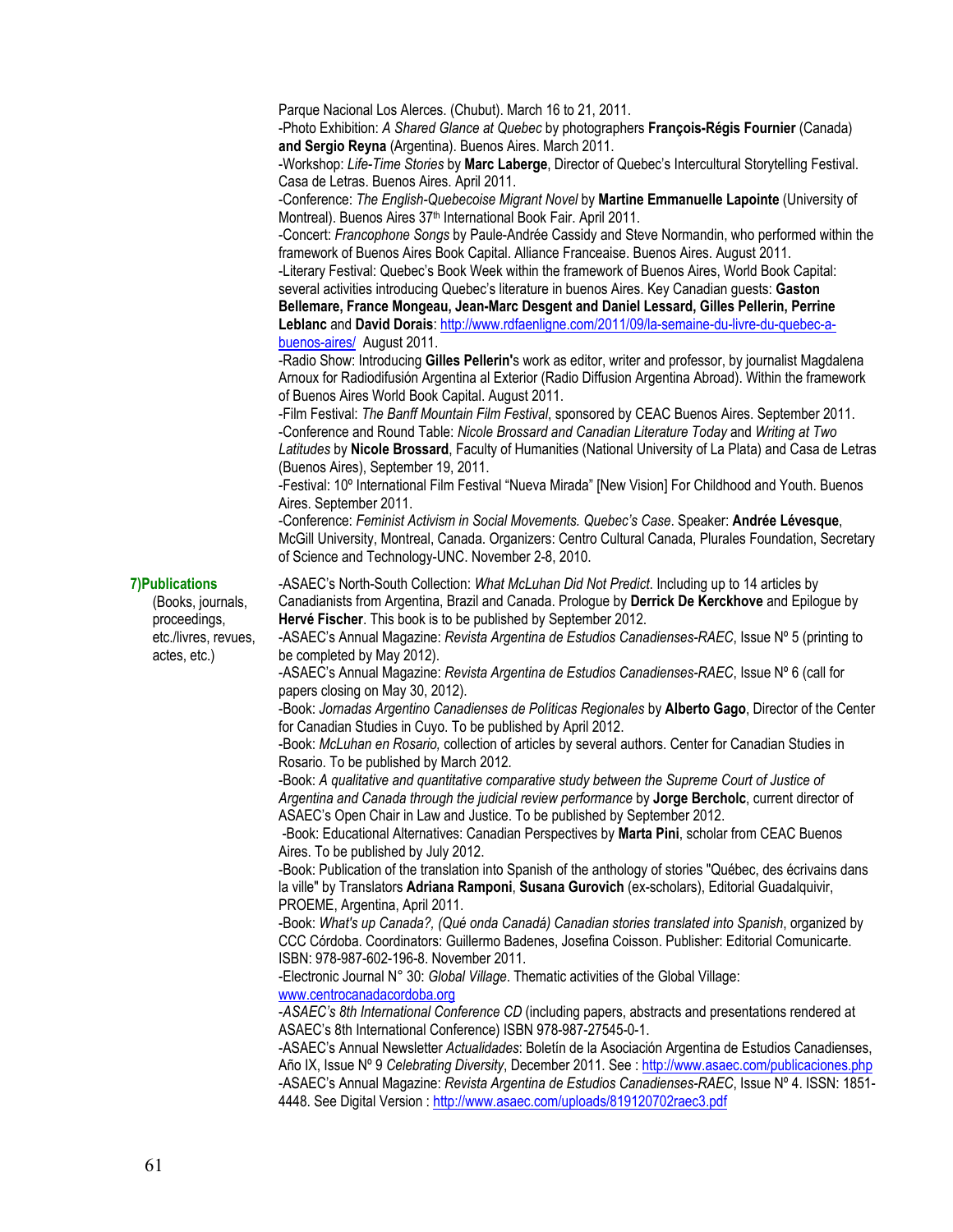## **8) Youth Activities /**  *Activités des*

## *jeunes*

(Events, teaching areas and resource development, theses, student exchanges, etc./*Evénements, domaines d'enseignement et développement des supports, thèses, échanges d'étudiants, etc.)*

#### **9)Collaborative**

**activities between associations, centres, local Canadian Government mission /**  *Activités entre associations, centres, mission locale du Gouvernement du Canada* 

**10) Grants awarded by the association. Awards & prizes received by members /**  *Bourses offertes par l'association. Prix reçus par les membres de l'association*  (including student grants/awards / *y compris les* 

*bourses / prix pour* 

-Conference: *Digital Immigrants: The view from the planning of public policies* by **Jennifer Jenson**, York University, Canada. Organizers: ASAEC, Centro Cultural Canada, UTN. August 25, 2011.

- Conference: *XI ABECAN International Conference*. Speaker: **Aníbal Manavella**, CCC Córdoba President. RELEC Youth Commission Round Table. Organizer: ABECAN. October 24-26, 2011.  *-Short Film Competition*. Participants: students of "Dr. Alejandro Carbó" School and IPEM 270 "Manuel

Belgrano". Cordoba. November 2011. -CEBOEC-Course: *Quebec Literature* by scholar **Laura Spoturno***,* Faculty of Humanities, La Plata. From

March to November, 2011. - CEBOEC-Course: *Human rights in Canada* by **PhD María Susana Tabieres**, at the Faculty of Juridical and Social Sciences, La Plata. From March to November, 2011.

-ASAEC's Internship Program (UdeM): 2011 Intern: **Daphné Levasseur** (June 26 to November 28, 2011). 2012 interns: UdeM students **Amira Beghdadi**, **Mariam Moustakaly** and **Maylis Tartas (**July-December 2012). This Program is also being extended to McGill University.

-CEAC Buenos Aires-Ministry of Culture of the City of Buenos Aires Cooperation: the Centre for Canadian Studies in Buenos Aires has built significant institutional bonds with the Ministry of Culture of the City of Buenos Aires. In fact, the Minister of Culture of the City of Buenos Aires, Mr. **Hernán Lombardi**, has been personally engaged and deeply committed to supporting and promoting CEAC's activities and collaboration between both institutions has been more than fruitful. February-December 2011. -Conference: *CANADA'S WEEK IN ASUNCION*. Canadian Speakers: **Derrick De Kerckhove**, International Director of the McLuhan Program of Culture and **Scheffel-Dunand**, Director of the McLuhan Program in Culture and Technology, University of Toronto. March 17, 2011.

-Book Donation: approximately 1000 books donated to **Marta Minujin**'s work of art Babel Tower, within the framework of Buenos Aires World Book Capital. March 21, 2011.

-Seminar: *Digital Immigrants: The view from the planning of public policies*. Canadian Speakers: **Hervé Fischer**, Concordia University, Montreal, Canada. Coordination: Emilio Solomon, Technology Coordinator of the Centro Cultural Canada. Organizer: Catholic University of Asuncion, the Paraguayan Centre for Canadian Studies and CCC Córdoba. August 5, 2011.

-Workshop: *Introducing Calidris Project's Results in Patagonia* by María Mercedes Rosso, Director of the Center for Canadian Studies in Comahue, held at Jardín Nº2 of the City of Cipolletti (Río Negro). September 20, 2011.

- Seminar: *Comparative Studies on Migration in Canada and Argentina*, organized by CEPLADES, School of Tourism of the National University of Comahue and the Centre for Canadian Studies in Comahue. October 24, 25 and 26 2011.

-Congress: *WORLD MEETING OF CHACO 2010*. Canadian Speakers: Jorge Virchez, Laurentian University, Sudbury, Canada. October 5-7, 2010.

2010-2011 Call: 47 applications received in total for Argentina and 2 for Paraguay; 20 awards approved for Argentina, 1 for Paraguay.

2011-2012 Call: FRP (28), FEP (9), DSRA (1), PIRL (4), CLACA (4) (we still don't have the results of the FRP/FEP/DSRA 2011-2012 call)

-Award: Ms. **Adriana Ramponi**, CEAC Buenos Aires' Director, was awarded a distinction by *L'Ordre des francophones d'Amérique* for her work promoting francophone studies and culture in the Americas: http://www.cslf.gouv.qc.ca/prix-et-distinctions/ordre-des-francophonesdamerique/annee/2011/nom/adriana-ramponi/detail/single/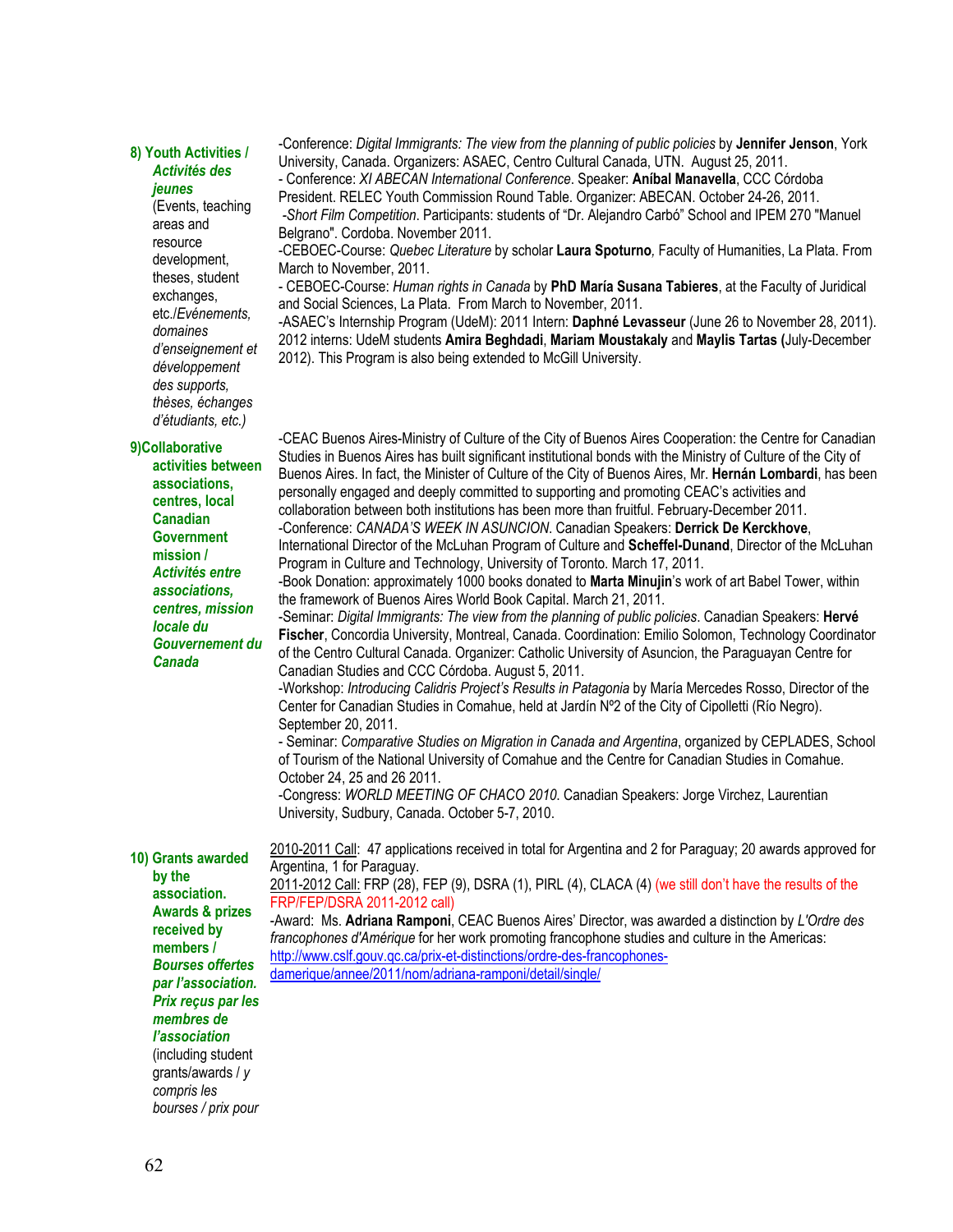#### *les étudiants)*

#### **11) Research /**  *Recherches*

 a) principal areas and projects /*domaines de recherches principaux et projets*  b) aims and strategies / *objectifs et stratégies*  c) outcomes / *résultats* 

**12) Up-coming activities & events /**  *Activités & événements à venir* 

- *Development of Demonstration Pilot Sites in the San Roque Lake Watershed* (Cordoba) by **Graciela Verzino**. Agency: Faculty of Agricultural Sciences (UNC), Centro Cultural Canada. Subsidizes: AVINA América. April 2012 – April 2013.

-*Understanding Cultural Diversity and Gender Policies in Canadian Higher Education Contexts,* research undertaken by **Edgardo Adrián Galende** and **Luis Ganga**, two undergraduate students from the University of Belgrano, who were welcomed by **Louise Von Flotow** (University of Ottawa). August-December 2011.

- *Management Plan in a Cultural Heritage Site: urban uses in the Historical Disctrict of Quebec*. This research is part of the Final Report of the Arch. Aníbal Manavella Thesis. Master of Cultural Heritage, Faculty of Philosophy (UNC). September 2011.

-*Human Rights in Canada and Argentina. A Comparative Study*. Area: Law. Graduate students. National University of La Plata.

-*Biotechnology and Agriculture. The Canadian Case*. Area: Law and Economics. Graduate students. National University of La Plata.

 -*Education Market Possibilities (Canada and Argentina)* research project by **Silvia Senén González**, scholar and member of CEAC Buenos Aires. To be published by June 2012.

-Francophonie Festival in Cordoba. Conference: *La civilisation française de l'Amérique du Nord: de Jacques Cartier au Vive le Québec Libre du Général Charles de Gaulle*. Speaker: **Jose Ramon Perez Portillo**, Full time researcher at the French Centre for Research on Contemporary China - Antenne in Taipei (CEFC). French Ministry of Foreign and European Affairs and National Center for Scientific Research (CNRS) and Program for Economic Development and Trade in East Asia. Organizers: Alliance Francaise de Cordoba, Centro Cultural Canada. Exhibition "**Inuvialuit**" (courtesy of the Embassy of Canada in Argentina). Francophone Film Series. March 2012.

- Seminar: *Update on Forensic Psychology, Sexual Abuse in Childhood and Adolescence*, organized within the **Open Chair on Policies for Children** and Youth, headed by scholar **Liliana Alvarez**, to be held at Gremio ADIUNPA, Río Gallegos, Santa Cruz, Argentina. March 23 and 26, 2012. -Festival: *Second Clarinet Festival from Tucumán*, with clarinettist and conductor André Moisan, form Montreal Opera, Canada. Co-organized by Symphonic Band of the Province of Tucumán and CEC Tucuman, April 2 to7, 2012.

-ASAEC at **Buenos Aires 38th International Book Fair**: 1) Presentation of *Intersecciones III*, a book by **Fernando De Toro** (University of Manitoba), chaired by **Alejandro Finzi** (National University of Comahue); 2) Presentation of book *Argentine Women, Lives, Portraits, Moments, Women's Views from All Over the World*, chaired by journalist **Annie-France Charbonneau**; 3) Presentation of ASAEC's Annual Magazine Issue Nº 5, chaired by **Alejandra Portela** (National University of Córdoba); 4) Talk: *Women's Writings in Francophone Canadian Literature Today* by **Louise Dupré** and **Yannick Resch**. Buenos Aires, April 24, 2012.

-Workshop: *Workshop by Canadian writer Christopher Moore*, within the framework of *Festival de Novela Negra Edición I,* organized by the Ministry of Culture of the City of Buenos Aires and the Spanish Cultural Centre in Buenos Aires. June 2012.

- Lecture*: Criminal Law and Violence Against Women. Criminal Justice Policy; Judicial Attitudes, Sentencing Behaviour and Risk Assessment* by **Margaret Jackson** (Simon Fraser University) at Faculty of Law and Social Sciences of the National University of La Plata. June 2012.

-Art Exhibition: Works by **Dianne Pearce**, Neuquén - Museo Gregorio Álvarez- from May 15 to June 16, 2012.

-CEAC Buenos Aires: Mediation and the Middle East Conflicts, conference by **Rex Brynen**, Mc Gill. National University of Buenos Aires, National University of Córdoba. June 23-30, 2012.

 -International Conference: *1st International Congress on The Andes Heritage*, to be held in San Salvador de Jujuy. Co-organized by Instituto de Educación Superior Nº4, sponsored by CEC Tucuman. Expected Canadian Lecturers (TBC): **Brenda Gunn** ( Faculty of Law, University of Manitoba), **Jeff Corntassel** (Indigenous Governance, University of Victoria), **Glen Coulthard** (First Nations Studies, University of British Columbia), **Isabel Altamirano-Jimenez** (Political Science, University of Alberta). August 1 to 6, 2012.

-Conference: *Canada's Actions, Experience and Achievements within the context of the International Battle against HIV/AIDS Pandemia- Seminar and Workshops at Universidad Nacional del Comahue (with extension to Rosario and Buenos Aires).* Leadership Program inviting **PhD. Andrés Finzi** (UdeM). August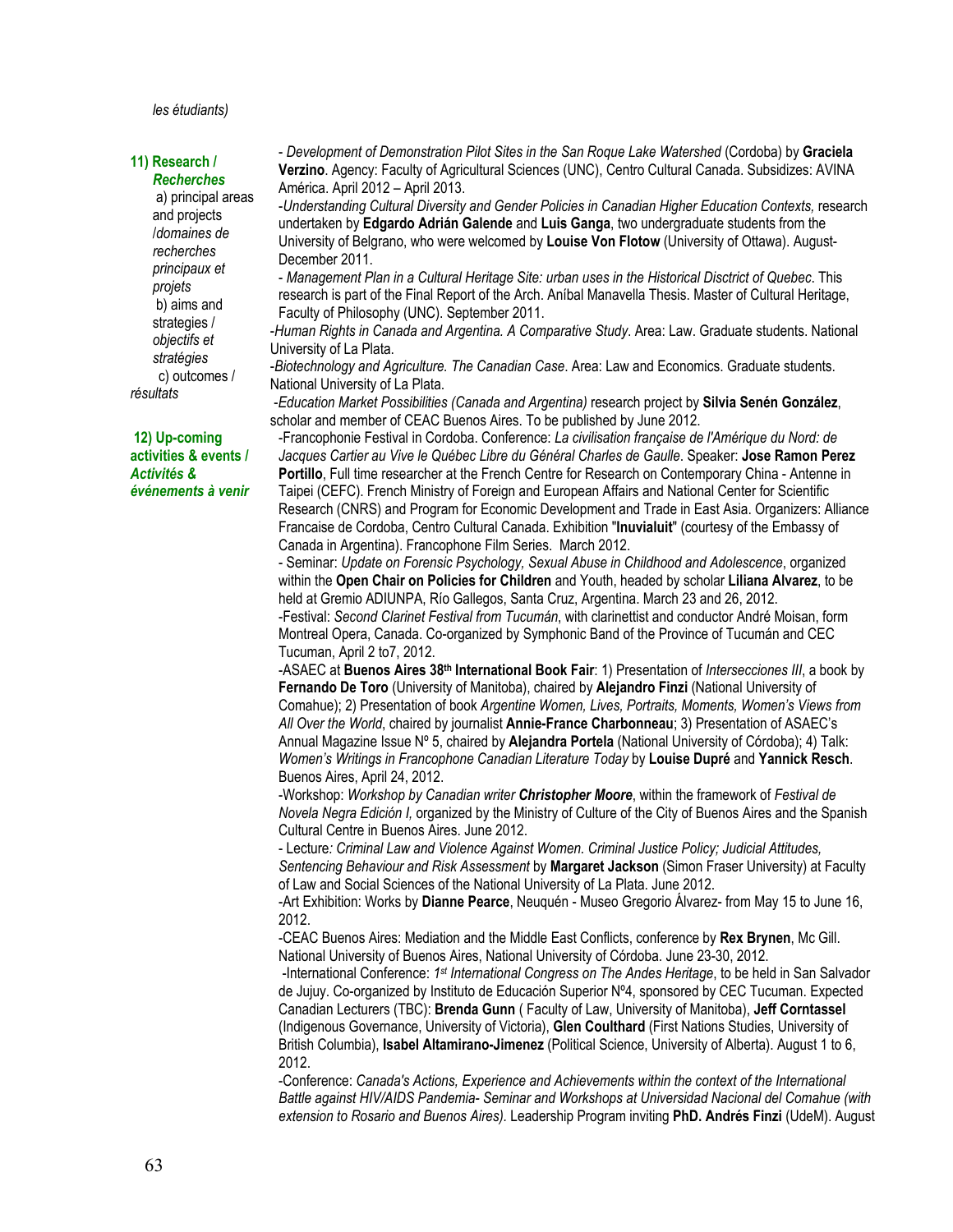15-22, 2012.

- International Seminar: *Economics, Politics and North-South Scenarios*. Canadian guests: **Marjorie Cohen** (Simon Fraser University) and **Mel Walkins**. National University of Cuyo, Mendoza. September 2012.

-Course: *Sustainable Competition and Touristic Resorts. Guidelines for Implementing Touristic Projects in Northern Patagonia: an Argentine-Canadian Comparative Study* by Canadianist and MA RODRIGO GONZÁLEZ. San Martín de los Andes (Neuquén). September 2012.

- Workshops and Animated Film Festival: *The McLaren Experience: a series of workshops devoted to the study of McLaren's work* by **Chris Landreth** and **Nicolas Brault** (National Film Board). Buenos Aires. September 2012.

- International Conference: *Women in Peace Conflicts. Human Rights and Mediation*. Co-organized by CEAC Buenos Aires and ANUA (Pro-UN Organization in Argentina). Expected lecturers: **Hadani Ditmars** (Canadian journalist and activist, Globe & Mail). Other possible guests: **Rosalind Boyd**:

http://rosalindboyd.ca/ and **Michaelle Jean**: http://fr.wikipedia.org/wiki/Micha%C3%ABlle\_Jean Buenos Aires, October 2012.

-Conference: *Gender and Communication*, conference by **Genevieve Rail** (University of Concordia) and **Dra. Kim Sawchuk** (York University). Co-organized with *Mujeres en Igualdad NGO*. Buenos Aires. Second term 2012.

-Conference: *Digital Transformations within Film Networks*, conference by **Tom Perlmuter** (McGill University). National University of Buenos Aires and National University of Rosario. City of Rosario. Second term 2012.

-Conference: *Sustainable Architecture*, conference by **Marie Joséphe Vallier** (UdeM). University of Belgrano, Buenos Aires. Second term 2012.

-Workshop: *Economy and Society*. Canadian Speaker: **Benoit Laplante**. Centre Urbanisation Culture Société, Institut national de la recherche scientifique, Université du Québec. Organizers: Faculty of Economics (UNC), CCC Córdoba. Second term 2012.

-Short Film Competition. Participants: students of secondary schools in the province of Cordoba. Second term 2012.

-Contest: *Hall of Art Special Lives*. Centro Cultural Canada Award for Special Education Schools. Organizers: B'nait B'rith Foundation. Second term 2012.

#### **ASAEC's 8th International Conference Follow-Ups:**

-Course: *Diplomado en Educación Intercultural Bilingüe (DEIB)*: Intercultural Education Course currently being organized by Organización Universitaria Interamericana (OUI), Colegio de las Américas (COLAM), Red Interamericana de Formación para Formadores en Educación Indígena (RIF-FOEI), Universidad Pedagógica Nacional (UPN). March 2012.

-International Conference: *Patagonic Summit: Land, Education and Intercultural Health Care, Communication and Identities*. Currently being organized by Ignacio Prafil, key indigenous leader and member from the Mapuche Community, along with the Center for Canadian Studies in Comahue and ASAEC. April 2012.

-Student Mobility Project: **Osvaldo Villagra** and **Ervis Díaz**, two students from the Wichi Community in Argentina who took part in ASAEC's conference, are now planning to travel to Canada. This project is currently headed by theme 7 coordinator **Rosalía Gutiérrez** from CEPNA. June 2012.

-Leadership Program: the Center for Canadian Studies in Tucumán, along with Prof. **Nimia Apaza**, is currently working on a project which aims at inviting a Canadian expert in Aboriginal Studies to take part in the *1st Conference on The Andes Heritage: Identity and Development of Peoples*. August 2012. -ASAEC's Open Chair on Law and Justice (Course): *Thommas Cromwell from the Supreme Court of Canada and Ron Melchers from Ottawa University.* November 2012.

### **13) Other** */ Autres*

 (agreements, important news, etc./*accords, nouveautés, etc.)* - *Intent Letter Signed by CCC Córdoba for Generating Activities Related with the McLuhan Program*. Canadian specialists: **Dominique Scheffel-Dunand**, Director of the McLuhan Program, University of Toronto. March 18, 2011.

-ASAEC's 8th International Conference: declared of National Interest by Resolution Nº 1059/11 issued by the National Ministry of Education. May 31, 2011.

 - *Signing of an Agreement between the Academy Argüello (Córdoba), the International School of Saint Anne, Montreal, Canada and CCC Córdoba*. Canadian Specialist: **Ugo Cavenaghi**, Director of ISSA. Objective: Student Exchange. March 20th 2012.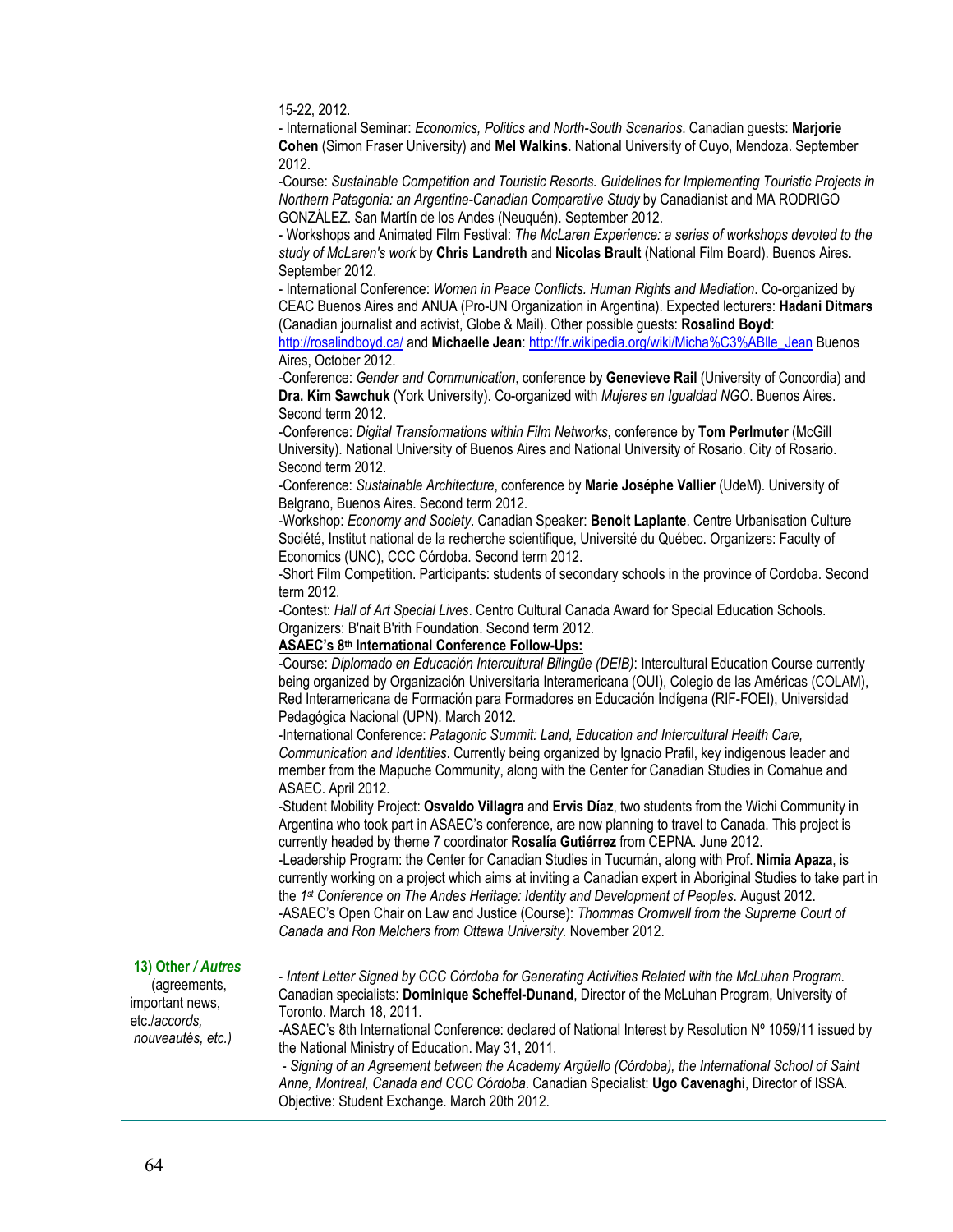-*Signing of an Agreement between the Faculty of Agriculture (UNC), CCC Córdoba and AVINA International for Generating Activities Relevant to Reforestation of San Roque Lake Watershed, Córdoba*. April 2012-April 2013.





*Open Chair on Indigenous Issues: ASAEC's 8th International Conference "Indigenous Peoples, Conflicts and Power in Education and Culture. Sharing Experiences and Knowledge" (Conference Room and Indigenous Dance at Opening Ceremony)*



 *ASAEC's Annual Magazine Nº 4*